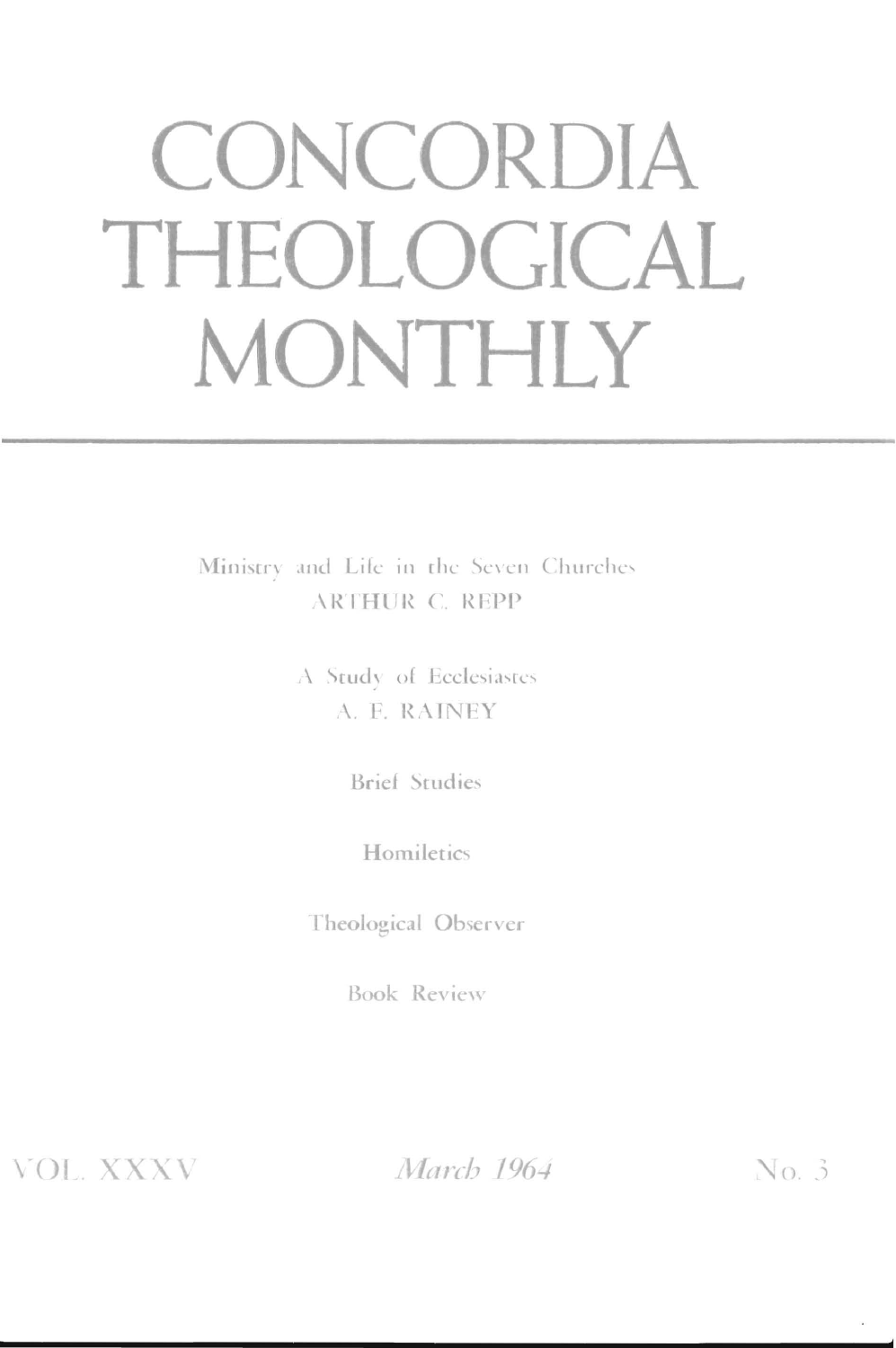# THEOLOGICAL OBSERVER

## BRIEF ITEMS FROM *THE*  DEPARTMENT OF PUBLIC RELATIONS THE LUTHERAN CHURCH-MISSOURI SYNOD

#### 21 INDIANS PARTICIPATE IN ELIOT BIBLE OBSERVANCE

*New York.* - Twenty-one Indians, representing United States, Canadian, and Mexican tribes, participated in the 300th anniversary observance of the John Eliot Bible at Immanuel Lutheran Church here.

The John Eliot Bible, written in the language of the Massachusetts Indians, was the first Bible produced in the Western Hemisphere.

The Indians, many of whom were born on reservations, now work at a variety of occupations in the metropolitan New York area.

"Mr. Eliot was but one of a number of dedicated missionaries who, out of love for the Bible and for the people to whom they ministered, labored to bring the Word of God into the languages of man," commented the Rev. Robert E. Wiltenburg, pastor of the congregation, who conducted the service.

Two representatives of the American Bible Society also participated in the program.

#### MISSOURI SYNOD STEWARDSHIP LEADERS *MEET* IN ST. LOUIS

*St. Louis.* - Newly appointed stewardship leaders from several Districts of The Lutheran Church - Missouri Synod participated in an indoctrination session here under the leadership of the stewardship department executives of the 2,600,OOO-member church body.

Topics discussed included lay enlistment, training counselors, promoting the "Faith Forward" program, conducting every-member visitations, and publicity.

In explaining the proper attitude of a Christian steward, the Rev. Dr. John E. Herrmann, stewardship counselor of the Synod, said, "When I claim in faith Jesus Christ who loved me and gave Himself for me, He claims me, all of my life, my time, my aptitudes, personality, possessions. Out of love to Him who bought me with His life, I lay all that I am and have at His feet for His use in the greater coming of His kingdom of grace and love among men."

#### CHURCH MARKS lOOTH YEAR IN SAME BUILDING

*New York.* - In special services on Dec. 8, 1963, Trinity Lutheran Church, Manhattan, marked the 100th anniversay of worshiping in the same church building. Originally built by the Methodists in 1847, the church building has been occupied by the Trinity congregation since December 1863.

Located in a densely populated and cosmopolitan section of the Lower East Side, Trinity serves people of all backgrounds. In addition to its pastor, the Rev. Arthur Simon, the congregation's staff includes four parish workers from the Christian service corps of Valparaiso University, Valparaiso, Ind. The congregation itself is 120 years old.

The facade of the church *is* now being rebuilt with a gift from the Atlantic District Lutheran Women's Missionary League.

#### FULL-TIME LANGUAGE STUDY INAUGURATED IN NEW GUINEA

*Wabag, New Guinea.* - For the first time new staff members arriving on the New Guinea Lutheran mission field are being given the opportunity to devote full time to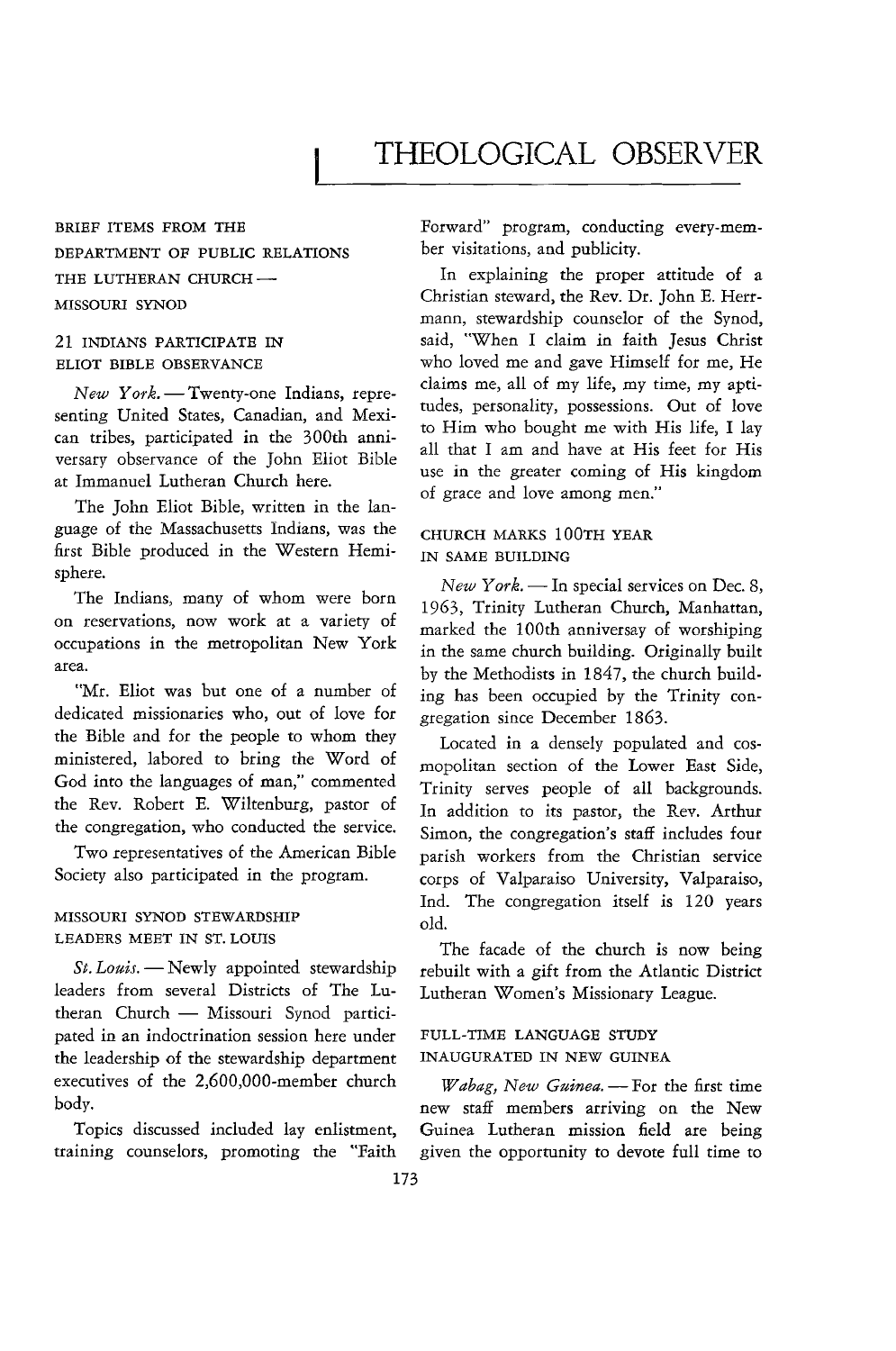language study before assuming their duties. Formerly, the language study was combined with the work to which a missionary was assigned.

New staff members who arrived from America in September are attending a three months' training course in the Enga language at Irelya near here. Those taking the course are: the Rev. and Mrs. David Houser, teacher and Mrs. Ron Rivers, teacher and Mrs. Lorenz Hartwig, teacher and Mrs. Elwyn Ewald, teacher Gary Wolff, teacher and Mrs. Terry Lehman, Mr. and Mrs. Arthur Finney ( carpenter), and teacher and Mrs. Richard Adler, who have been in New Guinea for a year.

The course is being taught by the Rev. Otto C. Hintze, one of the first missionaries of The Lutheran Church - Missouri Synod to begin work in the Wabag Valley among the Enga people in 1948. "The importance of this work should not be underestimated. Their language is the way to the Enga heart, upon which we want to bring to bear Christ's life-giving Gospel," commented Missionary Hintze.

#### DR. HUGO KLEINER, BHE CHAIRMAN, DIES AT 66

*Buffalo,* N. *Y.* - The Rev. Dr. Hugo G. Kleiner, 66, pastor of Redeemer Lutheran Church in North Tonawanda near here for 45 years and chairman of the Board for Higher Education of The Lutheran Church -Missouri Synod since 1956, died in De Graff Memorial Hospital here on Dec. 15 following an illness of several weeks. He had planned to retire in a month.

A 1918 graduate of Concordia Seminary, St. Louis, Dr. Kleiner had previously attended Concordia College, Fort Wayne, Ind. Before assuming the pastorate of Redeemer Lutheran Church, he served Trinity Lutheran Church in Brooklyn, N. Y., for one year.

He was president of the English District of The Lutheran Church - Missouri Synod from 1951 to 1963.

FIRE DESTROYS FOUNDERS HALL AT CONCORDIA, MO.

Concordia, Mo. - Founders Hall at Saint Paul's College here was a complete loss following a fire of undetermined origin during the early evening of Dec. 18. Firemen from several surrounding communities fought the blaze in near-zero weather throughout the night.

No one was injured, but seven students housed in a dormitory section of the building lost all their clothing and personal effects.

The fire virtually wiped out the music **departmcntJ destroying two** pipe **organs,**  25 pianos, and the music library which had been gathered through the years. Band instruments were saved because they were still in the gymnasium, where they had been used earlier in a rehearsal for a Christmas concert.

The original three-story building was constructed in 1884. An addition was finished in 1890. The loss was partially covered by insurance.

The Rev. Lambert J. Mehl, president of the school which provides pre-teacher and pre-ministerial training for The Lutheran Church - Missouri Synod, estimated the replacement cost of the building at \$200,000.

"Weare thankful to a gracious God for the fact that no one was injured in the disaster," commented President Meh!.

#### CENTENNIAL OPENS JAN. 6 FOR CONCORDIA TEACHERS COLLEGE

*River Forest, Ill.* - Concordia Teachers College officially began a year of centennial observances with an Epiphany Festival service on Jan. 6, the Rev. Dr. Martin L. Koehneke, president of the school which trains teachers for The Lutheran Church - Missouri Synod's elementary school system, has announced.

Speaker for the service was the Rev. Dr. Oliver R. Harms, St. Louis, President of the Missouri Synod.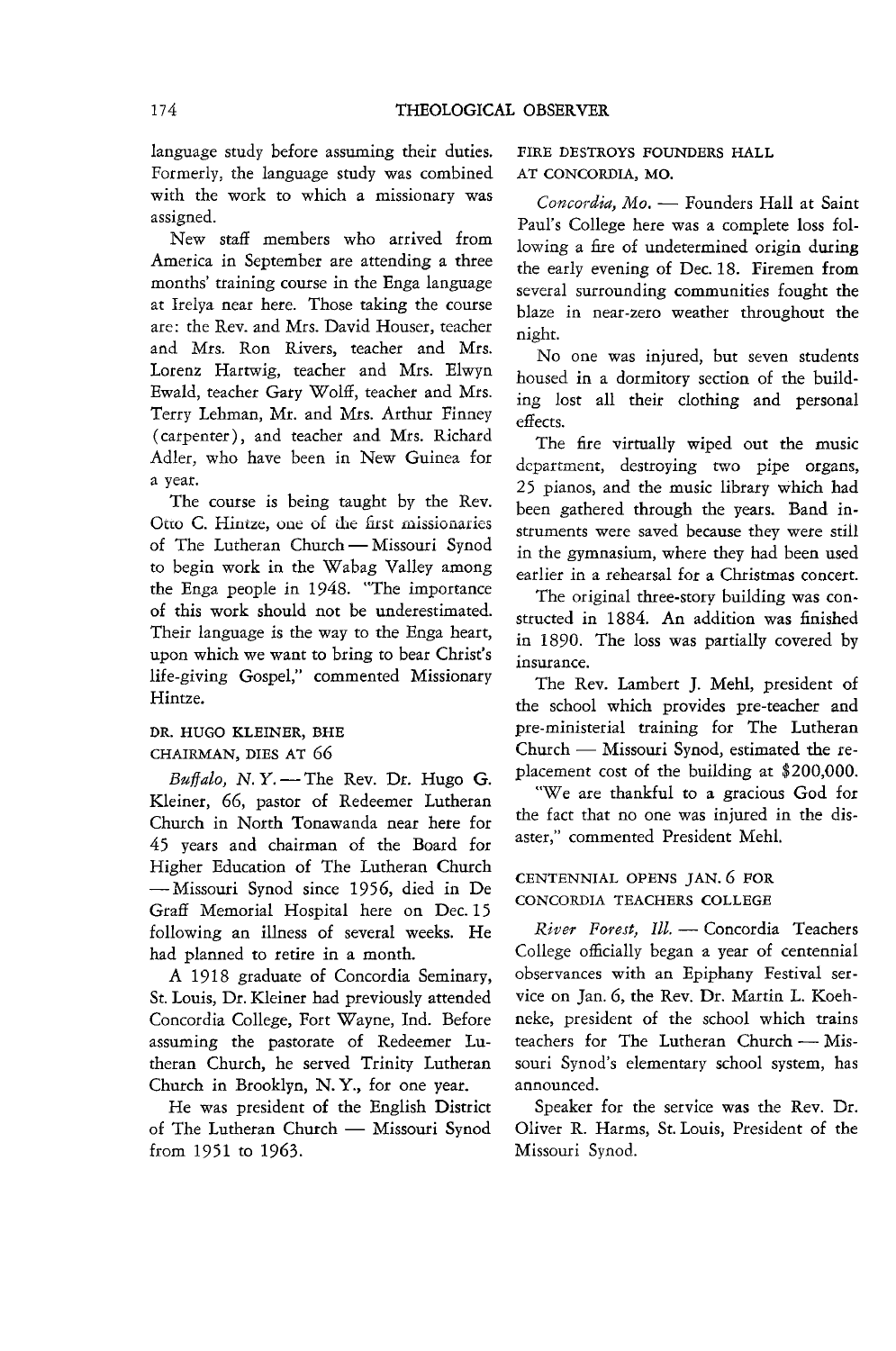The four-year college is one of 15 professional schools which the Missouri Synod maintains for the training of its pastors and teachers.

"Concordia Teachers College expects to use the centennial observance to express its thanks to the parent church body and to its friends and supporters," commented President Koehneke. "It also provides us with the opportunity to intensify our commitment to the task of Christian education."

Lectures, public convocations, special services, and programs involving famous personalities as well as CTC groups and individuals will highlight the year-long observance.

Included among speakers at special programs are John Ciardi of *Saturday Review*  magazine; Dr. Arthur Jersild, famed child psychologist from Columbia University; Dr. Francis O. Schmitt, eminent scientist and professor at Massachusetts Institute of Technology; Dr. Albert G. Huegli, vice-president for academic affairs at Valparaiso University, Valparaiso, Ind.; Dr. James Hastings Nichols, historian and professor at Princeton University; Dr. Howard Hanson, director of the Eastman School of Music; and Dr. Conrad Bergendoff, president emeritus of Augustana College, Rock Island, Ill.

Exhibits of well-known artists and an Orchestra Hall rendition of the Bach *Saint Matthew Passion* by the Concordia Teachers College Chorus with members of the Chicago Symphony Orchestra and famed soloists are also on the calendar.

The centennial commencement on May 29 will feature Dr. O. P. Kretzmann, president of Valparaiso University, as speaker. The opening service of the lOIst academic year on Sept. 13 features President Koehneke.

The first unit of a new fine arts center and a gymnasium addition will be dedicated, and ground breaking for the Memorial Chapel of Our Lord will be held on Centennial Sunday, Oct. II. The \$875,000 chapel is a gift of the Missouri Synod's Northern Illinois District. The preacher will be Dr. Oswald Hoffmann, Lutheran Hour speaker.

#### DR. SCHULLER TO DIRECT URBAN SEMINARS

 $St.$  Louis. - The Rev. Dr. David S. Schuller, associate professor of practical theology at Concordia Seminary here, has accepted the position of director of urban seminars, a twoyear program of seminars for clergymen on urban problems, made possible through a \$54,000 grant from the Ford Foundation,

The Department of the Urban Church, a unit of the Division of Home Missions of the National Council of Churches, will be administrator of the funds.

Dr. Schuller will be the director of this program beginning Jan, 1. He will resume his duties, full-time, in the seminary's practical department at the beginning of the 1965-66 winter quarter.

During this two-year period, he will teach some courses at the seminary approximately every other quarter, and in the summer of 1964 a graduate course during the two-week term. The board of control of the seminary will extend a call for an assistant professor of practical theology to fill the temporary vacancy left by Dr. Schuller.

The Rev. Dr. William H. Hillmer, chairman of the Division of Missions of The Lutheran Church - Missouri Synod, commented, "Dr. Schuller's leadership will be significant in view of the fact that *this* experience would enable him to see what churches of all denominations are doing in urban centers; what the major needs are to which churches ought to address themselves as far as total urban work is concerned; and it should certainly enable him to indicate very specifically what the role of the Missouri Synod ought to be in the churching of urban America."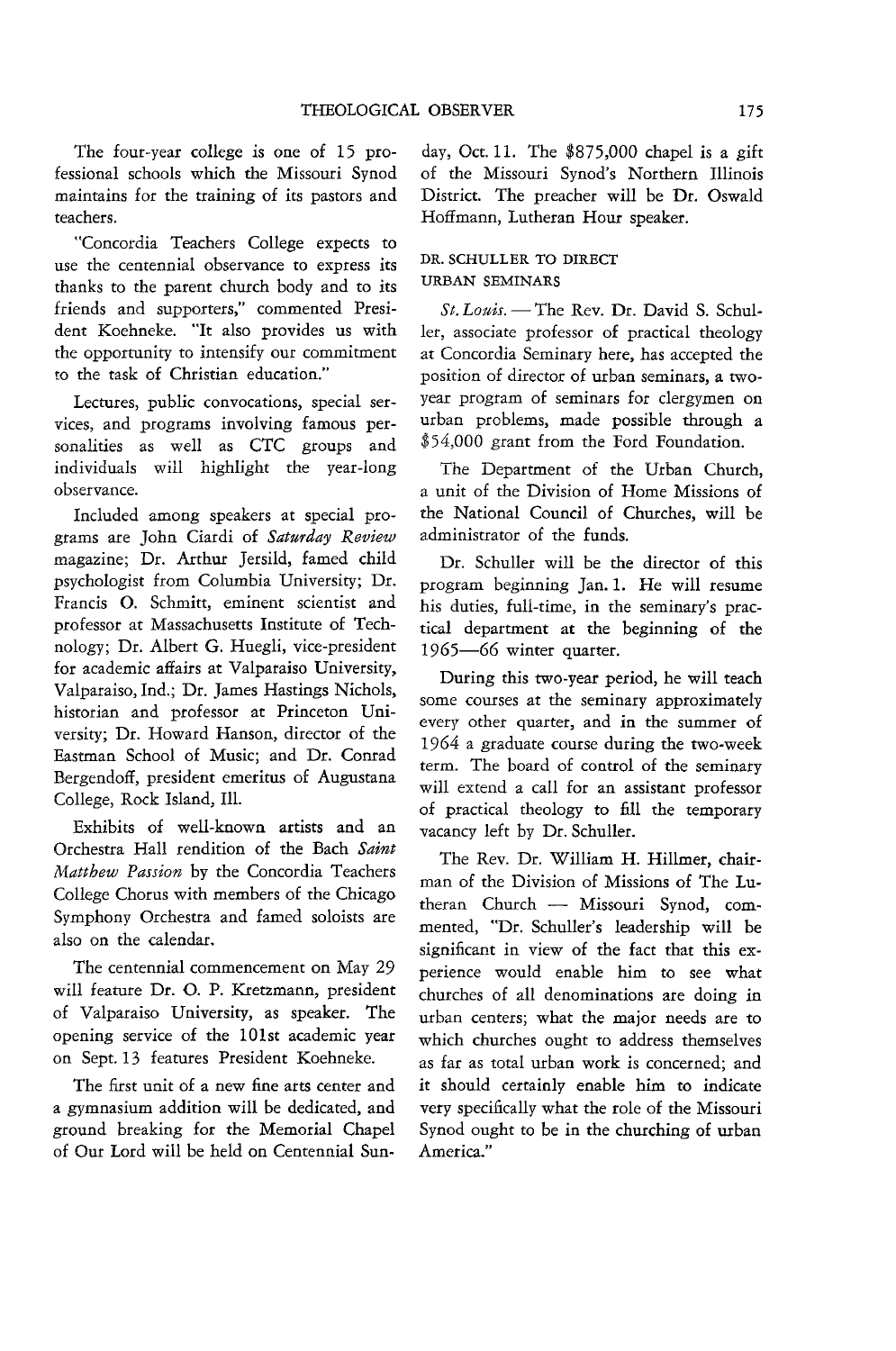#### 176 THEOLOGICAL OBSERVER

The Board of Parish Education has compiled and released the following statistics:

# TABLE I: ELEMENTARY SCHOOL STATISTICS

THE LUTHERAN CHURCH-MISSOURI SYNOD

## 1963-1964

|                                                                                                                                        | North America Only          |                                        |         |                  |       |
|----------------------------------------------------------------------------------------------------------------------------------------|-----------------------------|----------------------------------------|---------|------------------|-------|
| Schools, Enrollment, Teachers                                                                                                          |                             | 1962                                   | 1963    | Net Gain or Loss |       |
|                                                                                                                                        |                             | 1.372                                  | 1.378   | ┿                | 6     |
|                                                                                                                                        |                             | 154,955                                | 158,049 | $+3.094$         |       |
|                                                                                                                                        |                             | 5,751                                  | 5,919   | $+$ 168          |       |
| Types of Men Teachers:                                                                                                                 |                             |                                        |         |                  |       |
| Graduate, Synod's Colleges or Colloquized _______________                                                                              |                             |                                        | 2,180   |                  |       |
|                                                                                                                                        |                             |                                        | 49      |                  |       |
|                                                                                                                                        |                             |                                        | 124     |                  |       |
|                                                                                                                                        |                             |                                        | 20<br>6 |                  |       |
|                                                                                                                                        |                             |                                        | 21      |                  |       |
|                                                                                                                                        |                             |                                        |         |                  |       |
|                                                                                                                                        |                             | 2,336                                  | 2,400   |                  | 64    |
| Types of Women Teachers:                                                                                                               |                             |                                        |         |                  |       |
| Graduate, Synod's Teachers Colleges or Colloquized                                                                                     |                             |                                        | 920     |                  |       |
|                                                                                                                                        |                             |                                        | 497     |                  |       |
|                                                                                                                                        |                             |                                        | 850     |                  |       |
|                                                                                                                                        |                             |                                        | 1,153   |                  |       |
|                                                                                                                                        |                             |                                        | 99      |                  |       |
|                                                                                                                                        |                             | 3,415                                  | 3,519   | $+$ 104          |       |
|                                                                                                                                        |                             | 5,751                                  | 5.919   |                  | -168  |
|                                                                                                                                        | South America Only          |                                        |         |                  |       |
| Schools, Enrollment, Teachers                                                                                                          |                             | 1962                                   | 1963    | Net Gain or Loss |       |
|                                                                                                                                        |                             | 115                                    | 115     |                  |       |
|                                                                                                                                        |                             | 6,119                                  | 6.059   |                  | 60    |
|                                                                                                                                        |                             | 184                                    | 174     |                  | 10    |
| Brazil District, 112, Argentina District, 3; total, 115 schools. Losses in enrollment and teachers<br>occurred in the Brazil District. |                             |                                        |         |                  |       |
|                                                                                                                                        | Totals for the Synod, 1963  |                                        |         |                  |       |
| Schools, Enrollment, Teachers                                                                                                          | North America South America |                                        | Total   | Net Gain or Loss |       |
|                                                                                                                                        | 1,378                       | 115                                    | 1.493   | $+$              | 6     |
|                                                                                                                                        |                             |                                        | 164,108 | $+3,034$         |       |
|                                                                                                                                        |                             | 158,049 6,059<br>2,400 105<br>3,519 69 | 2,505   | $+$ 53           |       |
|                                                                                                                                        |                             |                                        | 3.588   |                  | - 105 |
|                                                                                                                                        | 5,919                       | 174                                    | 6,093   |                  | 158   |
| NOTE: The statistics are $100\%$ complete.                                                                                             |                             |                                        |         |                  |       |

# TABLE II: ELEMENTARY SCHOOL STATISTICS BY DISTRICTS THE LUTHERAN CHURCH - MISSOURI SYNOD

1963-1964

| Districts                                                          | Schools                    |               | G/L<br>Enrollment                         | G/L                               | <b>Teachers</b>             |                                         |                               |             |                                |                          |  |
|--------------------------------------------------------------------|----------------------------|---------------|-------------------------------------------|-----------------------------------|-----------------------------|-----------------------------------------|-------------------------------|-------------|--------------------------------|--------------------------|--|
|                                                                    |                            |               |                                           |                                   | Men                         | G/L                                     | Women                         | G/L         | Total                          | G/L                      |  |
| Atlantic<br>Calif.-Nev.<br>$Calif. - South$<br>Colorado<br>Eastern | 47<br>41<br>61<br>25<br>27 | 2<br>---<br>┷ | 6,934<br>3,770<br>8,103<br>2,832<br>2,189 | 412<br>28<br>377<br>┄<br>2<br>212 | 97<br>59<br>123<br>42<br>37 | 9<br>--<br>ᅩ<br>9<br>ᆠ<br>2<br>31<br>-- | 177<br>93<br>175 <br>70<br>61 | 8<br>┻<br>2 | 274<br>152<br>298<br>112<br>98 | 17<br>13<br>$\mathbf{2}$ |  |

#### *North America Only*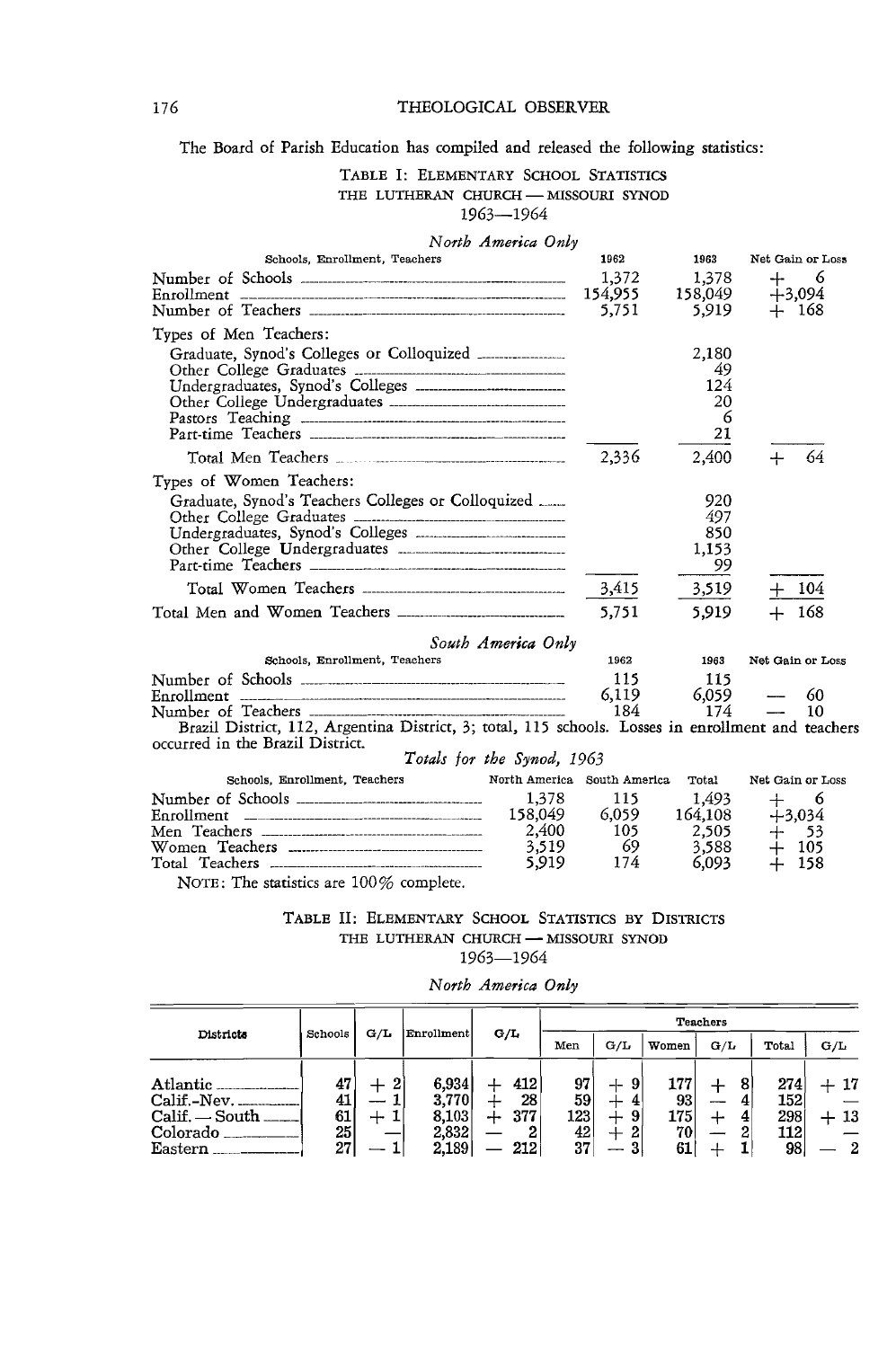| Fla.-Ga.<br>$III. - Central$<br>Ill. — North ________<br>$III. - South$<br>Indiana<br>Iowa East_______<br>Kansas<br>Michigan<br>Minn, North<br>$Minn. South$ <sub>_______</sub><br>$Nebr. - North$<br>$Nebr. - South 1$<br>North Dakota ______<br>Northwest<br>Oklahoma<br>South Dakota<br>Southern | 31<br>37<br>35<br>113<br>30<br>71<br>19<br>21<br>30<br>115<br>10<br>71<br>5<br>30<br>46<br>7<br>29<br>37<br>12<br>6<br>55<br>62 | 3<br>$+$<br>1<br>$\overline{+}$<br>$+$<br>$\overline{2}$<br>1<br>$+1$<br>$\overline{2}$<br>$\overline{2}$<br>5<br>$\hspace{0.1mm} +$<br>2<br>$+$ | 4,271<br>3,115<br>4,113<br>18,292<br>3,040<br>10,861<br>1,419<br>1,586<br>2,625<br>17,934<br>661<br>6,534<br>460<br>2,330<br>3,163<br>522<br>2,410<br>4,211<br>785<br>299<br>4,798<br>4,247 | ┿<br>$+$<br>$\, +$<br>┿<br>----<br>$\hspace{0.1mm} +$<br>$+$<br>------<br>$^+$<br>and and street of the con-<br>$\div$<br>—<br>$+$<br>$^{+}$<br>$+$<br>$\overline{\phantom{0}}$ | 195<br>275<br>139<br>602<br>30<br>168<br>71<br>42<br>89<br>660<br>31<br>51<br>26<br>67<br>123<br>81<br>43<br>63<br>$\mathbf{2}$<br>16<br>276<br>116 | 61<br>15<br>61<br>308<br>49<br>191<br>22<br>19<br>50<br>290<br>11<br>95<br>5<br>37<br>62<br>7<br>36<br>73<br>7<br>$\overline{2}$<br>48<br>31 | $+1$<br>$+4$<br>$+18$<br>4<br>┽<br>$\overline{+}$<br>4<br>2<br>3<br>5<br>$+$<br>2<br>キ<br>3<br>$\overline{2}$<br>┿<br>3<br>$\mathrm{+}$<br>2<br>$+$<br>4<br>$+$<br>4<br>3 | 104<br>117<br>96<br>350<br>59<br>186<br>38<br>48<br>56<br>308<br>19<br>160<br>14<br>52<br>65<br>15<br>57<br>86<br>21<br>12<br>145<br>123 | 8<br>┿<br>12<br>$+$<br>8<br>┿<br>┿<br>5<br>1<br>$\mathrm{+}$<br>$\overline{2}$<br>∔<br>1<br>$^+$<br>10<br>$^{+}$<br>1<br>1<br>-----<br>1<br>$\hspace{0.1mm} +$<br>3<br>$+$<br>3<br>4<br>3<br>$+$<br>3<br>┽<br>14<br>$+$<br>10<br>┿ | 165<br>132<br>157<br>658<br>108<br>377<br>60<br>67<br>106<br>598<br>30<br>255<br>19<br>89<br>127<br>22<br>93<br>159<br>28<br>14<br>193<br>154 | -8<br>┿<br>13<br>$+$<br>12<br>$+$<br>23<br>┿<br>$\hspace{.1cm} + \hspace{.1cm}$<br>4<br>5<br>$^{+}$<br>$\overline{2}$<br>15<br>$+$<br>1<br>┿<br>$\div$<br>$\overline{2}$<br>$\bf{3}$<br>5<br>$+$<br>$\mathbf{I}$<br>$\mathbf{1}$<br>5<br>$+$<br>$\mathbf{1}$<br>$\mathbf{1}$<br>18<br>$+$<br>7<br>$\begin{array}{c} + \ + \ + \ + \end{array}$ |
|-----------------------------------------------------------------------------------------------------------------------------------------------------------------------------------------------------------------------------------------------------------------------------------------------------|---------------------------------------------------------------------------------------------------------------------------------|--------------------------------------------------------------------------------------------------------------------------------------------------|---------------------------------------------------------------------------------------------------------------------------------------------------------------------------------------------|---------------------------------------------------------------------------------------------------------------------------------------------------------------------------------|-----------------------------------------------------------------------------------------------------------------------------------------------------|----------------------------------------------------------------------------------------------------------------------------------------------|---------------------------------------------------------------------------------------------------------------------------------------------------------------------------|------------------------------------------------------------------------------------------------------------------------------------------|------------------------------------------------------------------------------------------------------------------------------------------------------------------------------------------------------------------------------------|-----------------------------------------------------------------------------------------------------------------------------------------------|------------------------------------------------------------------------------------------------------------------------------------------------------------------------------------------------------------------------------------------------------------------------------------------------------------------------------------------------|
|                                                                                                                                                                                                                                                                                                     |                                                                                                                                 |                                                                                                                                                  |                                                                                                                                                                                             |                                                                                                                                                                                 |                                                                                                                                                     |                                                                                                                                              |                                                                                                                                                                           |                                                                                                                                          |                                                                                                                                                                                                                                    |                                                                                                                                               |                                                                                                                                                                                                                                                                                                                                                |
|                                                                                                                                                                                                                                                                                                     |                                                                                                                                 |                                                                                                                                                  |                                                                                                                                                                                             |                                                                                                                                                                                 |                                                                                                                                                     |                                                                                                                                              |                                                                                                                                                                           |                                                                                                                                          |                                                                                                                                                                                                                                    |                                                                                                                                               |                                                                                                                                                                                                                                                                                                                                                |
|                                                                                                                                                                                                                                                                                                     | 93                                                                                                                              |                                                                                                                                                  | 8,169                                                                                                                                                                                       | $+$                                                                                                                                                                             | 126                                                                                                                                                 | 131                                                                                                                                          |                                                                                                                                                                           | 203                                                                                                                                      | ∔<br>$\overline{2}$                                                                                                                                                                                                                | 334                                                                                                                                           |                                                                                                                                                                                                                                                                                                                                                |
|                                                                                                                                                                                                                                                                                                     | 111                                                                                                                             |                                                                                                                                                  | 13,286                                                                                                                                                                                      | $\pm$                                                                                                                                                                           | 73                                                                                                                                                  | 208                                                                                                                                          | $\overline{2}$<br>$\div$                                                                                                                                                  | 295                                                                                                                                      | ┿<br>3                                                                                                                                                                                                                             | 503                                                                                                                                           | $\frac{2}{5}$                                                                                                                                                                                                                                                                                                                                  |
|                                                                                                                                                                                                                                                                                                     | 27                                                                                                                              | $\overline{2}$                                                                                                                                   | 3,804                                                                                                                                                                                       |                                                                                                                                                                                 | 61                                                                                                                                                  | 52                                                                                                                                           |                                                                                                                                                                           | 79                                                                                                                                       | 1<br>-                                                                                                                                                                                                                             | 131                                                                                                                                           | $\mathbf{1}$                                                                                                                                                                                                                                                                                                                                   |
| $W$ is. — South ——                                                                                                                                                                                                                                                                                  | 64                                                                                                                              |                                                                                                                                                  | 10,797                                                                                                                                                                                      | $+$                                                                                                                                                                             | 217                                                                                                                                                 | 165                                                                                                                                          | $+4$                                                                                                                                                                      | 223                                                                                                                                      | $+$<br>20 <sub>l</sub>                                                                                                                                                                                                             | 388                                                                                                                                           | $+$<br>24                                                                                                                                                                                                                                                                                                                                      |
|                                                                                                                                                                                                                                                                                                     | 1,368                                                                                                                           | $+5$                                                                                                                                             | 157,560                                                                                                                                                                                     |                                                                                                                                                                                 | $+3,016$                                                                                                                                            | 2,394                                                                                                                                        | $+64$                                                                                                                                                                     | 3,507                                                                                                                                    | $+103$                                                                                                                                                                                                                             | 5,901                                                                                                                                         | $+167$                                                                                                                                                                                                                                                                                                                                         |
| Alberta-Br. Col. <sub>—</sub>                                                                                                                                                                                                                                                                       | 5                                                                                                                               |                                                                                                                                                  | 265                                                                                                                                                                                         | ┿                                                                                                                                                                               | 30                                                                                                                                                  | 5                                                                                                                                            |                                                                                                                                                                           | 5                                                                                                                                        |                                                                                                                                                                                                                                    | 10                                                                                                                                            |                                                                                                                                                                                                                                                                                                                                                |
| Man.-Sask. ________                                                                                                                                                                                                                                                                                 | $\overline{4}$                                                                                                                  | $+1$                                                                                                                                             | 123                                                                                                                                                                                         | $\pm$                                                                                                                                                                           | 46                                                                                                                                                  |                                                                                                                                              |                                                                                                                                                                           | 4                                                                                                                                        | 1<br>$+$                                                                                                                                                                                                                           | 4                                                                                                                                             | 1<br>┿                                                                                                                                                                                                                                                                                                                                         |
| $Ontario$ <sub>_____________</sub>                                                                                                                                                                                                                                                                  | 1                                                                                                                               |                                                                                                                                                  | 101                                                                                                                                                                                         | ┿                                                                                                                                                                               | $\overline{2}$                                                                                                                                      | 1                                                                                                                                            |                                                                                                                                                                           | 3                                                                                                                                        |                                                                                                                                                                                                                                    | 4                                                                                                                                             |                                                                                                                                                                                                                                                                                                                                                |
| $Total-Canada \perp$                                                                                                                                                                                                                                                                                | 10                                                                                                                              | 1                                                                                                                                                | 489                                                                                                                                                                                         | $+$                                                                                                                                                                             | 78                                                                                                                                                  | 6                                                                                                                                            |                                                                                                                                                                           | 12                                                                                                                                       | 1<br>4-                                                                                                                                                                                                                            | 18                                                                                                                                            |                                                                                                                                                                                                                                                                                                                                                |
| Grand Total                                                                                                                                                                                                                                                                                         | 1,378                                                                                                                           | $+ 6$                                                                                                                                            | 158,049                                                                                                                                                                                     |                                                                                                                                                                                 | $+3,094$                                                                                                                                            | 2,400                                                                                                                                        | $+64$                                                                                                                                                                     | 3,519                                                                                                                                    | $+104$                                                                                                                                                                                                                             | 5,919                                                                                                                                         | $+168$                                                                                                                                                                                                                                                                                                                                         |

NOTE: The Eastern District lost and the Southeastern District gained in part through the transfer of a congregation with a school from one District to the other. A school congregation also transferred from the English to the Michigan District, affecting the figures.

#### TABLE III: CHURCH-RELATED ELEMENTARY SCHOOLS (K through grade 8) 1963-1964

#### *Lutheran and Protestant Schools*

| Lutheran Synods                                          | Year      | Schools | Teachers  | Enrollment |
|----------------------------------------------------------|-----------|---------|-----------|------------|
| The Lutheran Church — Missouri Synod                     | 1963      | 1,378   | 5.919     | 158,049    |
|                                                          | 1963      | 224     | 853       | 24,068     |
|                                                          | 1963      | $57*$   | 241       | 6.314      |
| Lutheran Church in America                               | 1963      | 14      | 70        | 1,814      |
| Evangelical Lutheran Synod (Norwegian) ___________       | 1962      | 12      | 14        | 278        |
|                                                          | 1963      | 2       |           | 188        |
| National Evangelical Lutheran Church                     | 1963      | 3       | 9         | 228        |
| Church of the Lutheran Confession                        | 1963      | 8       | 17        | 388        |
| Totals, All Lutheran Bodies                              |           | 1,698   | 7,130     | 191,327    |
|                                                          |           |         |           |            |
| Protestant Denominations                                 | Year      | Schools | Teachers  | Enrollment |
| Los Angeles Baptist City Mission Society                 | 1963      | 28      | 160       | 4.194      |
|                                                          | 1963      | 208     | ca. 1,300 | 9.749      |
|                                                          | 1963      | 176     | 1,291     | 18,710     |
|                                                          | 1963      | 228     | 1,692     | 45,507     |
| Protestant Episcopal Church                              | 1963      | 204     | ca. 2,000 | 19,357+    |
| General Conference of Seventh-day Adventists             | 1963 est. | 1,035   | 2,556     | 47.168     |
|                                                          | 1962      | 24      | 173       | 3,507      |
| General Council of the Assemblies of God _______________ | 1963      |         |           |            |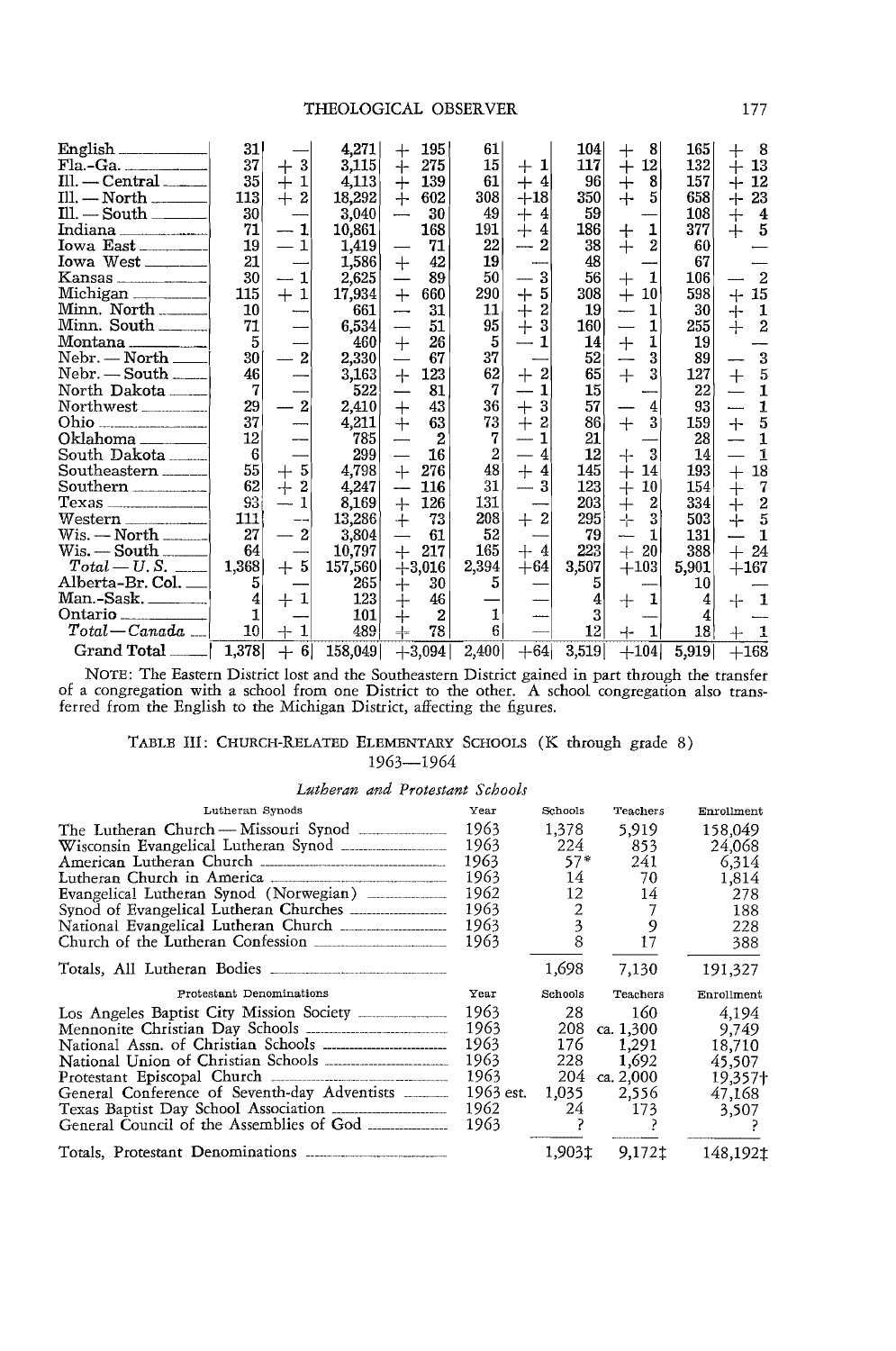#### 178 THEOLOGICAL OBSERVER

#### *Other Church-Related Schools*

| Religious Group              | Year      | Schools               | Teachers                                | Enrollment |
|------------------------------|-----------|-----------------------|-----------------------------------------|------------|
| Roman Catholic               |           | $1963$ est. $10,000+$ | <b>Constitution of the Constitution</b> | 4.515.000  |
| Hebrew                       | 1963      | 210                   | -----------                             | ca. 44.000 |
| Religious Society of Friends | 1963 est. |                       | -----------                             | ca. 20.000 |
|                              |           |                       |                                         | all levels |

\* 69 additional congregations of the American Lutheran Church maintain separate kindergartens.

t 227 additional separate kindergartens and nursery schools enroll 6,566.

t Some additional Protestant denominational or private inter-denominational schools are not included in the figures because they are not affiliated with any group that compiles the *statistics* for them. The Religious Society of Friends does not separate number of schools or enrollments on elementary and secondary levels.

*Public School Statistics,* 1963-1964 Estimate: 901,819 teachers; 26,374,830 enrollment.

#### TABLE IV: CHURCH-RELATED SECONDARY SCHOOLS (Grades 9-12) 1963-1964

*Lutheran and Protestant Church-Related Secondary Schools* 

| Lutheran Community High Schools                                                                                   | Year                 | Schools     | Teachers   | Enrollment            |
|-------------------------------------------------------------------------------------------------------------------|----------------------|-------------|------------|-----------------------|
| The Lutheran Church — Missouri Synod<br>Wisconsin Evangelical Lutheran Synod<br>Church of the Lutheran Confession | 1963<br>1963<br>1963 | $21*$<br>Ω* | 535<br>121 | 10.759<br>2.471<br>26 |
|                                                                                                                   |                      | $29*$       | 658        | 13.256                |

\* One school is maintained joindy by the Missouri and Wisconsin Synods for a net total of 28 schools. The school *is* credited to each group except in the net total of 29 schools. Each group *is* credited with its share of the enrollment.

| High Schools. Protestant Denominations                                                                                                                                                                                              | Year      | Schools   | Teachers        | Enrollment        |
|-------------------------------------------------------------------------------------------------------------------------------------------------------------------------------------------------------------------------------------|-----------|-----------|-----------------|-------------------|
|                                                                                                                                                                                                                                     | 1963      | 28        | 410             | 9,685             |
|                                                                                                                                                                                                                                     | 1963      | 17        | 152             | 2,240             |
| General Conference of Seventh-day Adventists                                                                                                                                                                                        | 1963 est. | 253       | 613             | 7,432             |
| Mennonite                                                                                                                                                                                                                           | 1963      | 10        | ca. 150         | 1,780             |
|                                                                                                                                                                                                                                     | 1963      | 24        | ca. 600         | 6,160             |
| Los Angeles Baptist City Mission Society                                                                                                                                                                                            | 1963      | 1.        | 10              | 162               |
| Totals, Protestant Denominations <b>contains</b> and the Total State of Total State of Total State of Total State of Total State of Total State of Total State of Total State of Total State of Total State of Total State of Total |           | 333       | 1,935           | 27,459            |
| Lutheran Boarding High Schools Connected<br>with Colleges that Train for Church Vocations                                                                                                                                           | Year      | Schools   | <b>Teachers</b> | Enrollment        |
| The Lutheran Church — Missouri Synod _______________                                                                                                                                                                                | 1963      | 11        |                 |                   |
|                                                                                                                                                                                                                                     | 1963      | 5         |                 | 1,539             |
|                                                                                                                                                                                                                                     | 1963      |           | 52<br>5         | 988               |
|                                                                                                                                                                                                                                     |           |           |                 | 57                |
|                                                                                                                                                                                                                                     |           | 17        |                 | 2,584             |
| Protestant Boarding Academies                                                                                                                                                                                                       | Year      | Schools   | <b>Teachers</b> | <b>Enrollment</b> |
| American Lutheran Church                                                                                                                                                                                                            | 1963      | 3         | 31              | 501               |
|                                                                                                                                                                                                                                     | 1963      |           | 80 ca. 2,000    | 20,840            |
| General Conference of Seventh-day Adventists ________                                                                                                                                                                               | 1963 est. | 48        | 736             | 10,143            |
| Southern Baptist Convention                                                                                                                                                                                                         | 1962      | 12        | 237             | 3,479             |
|                                                                                                                                                                                                                                     | 1963.     | 15        | 134             | 1,403             |
|                                                                                                                                                                                                                                     | 1963      | 2         | 30<br>ca.       | 320               |
| Totals, Protestant Academies                                                                                                                                                                                                        |           | 160       | 3.168           | 36,686            |
| Other Church-Related Secondary Schools                                                                                                                                                                                              |           |           |                 |                   |
| Group Maintaining Schools                                                                                                                                                                                                           | Year      | Schools   | Teachers        | Enrollment        |
|                                                                                                                                                                                                                                     | 1963      | ca. 2,500 |                 | 1,050,000         |
|                                                                                                                                                                                                                                     | 1963      | 75        |                 | ca. 10,000        |

*Public School Statistics,* 1963-1964 Estimate: 607,462 teachers; 13,633,082 enrollment.